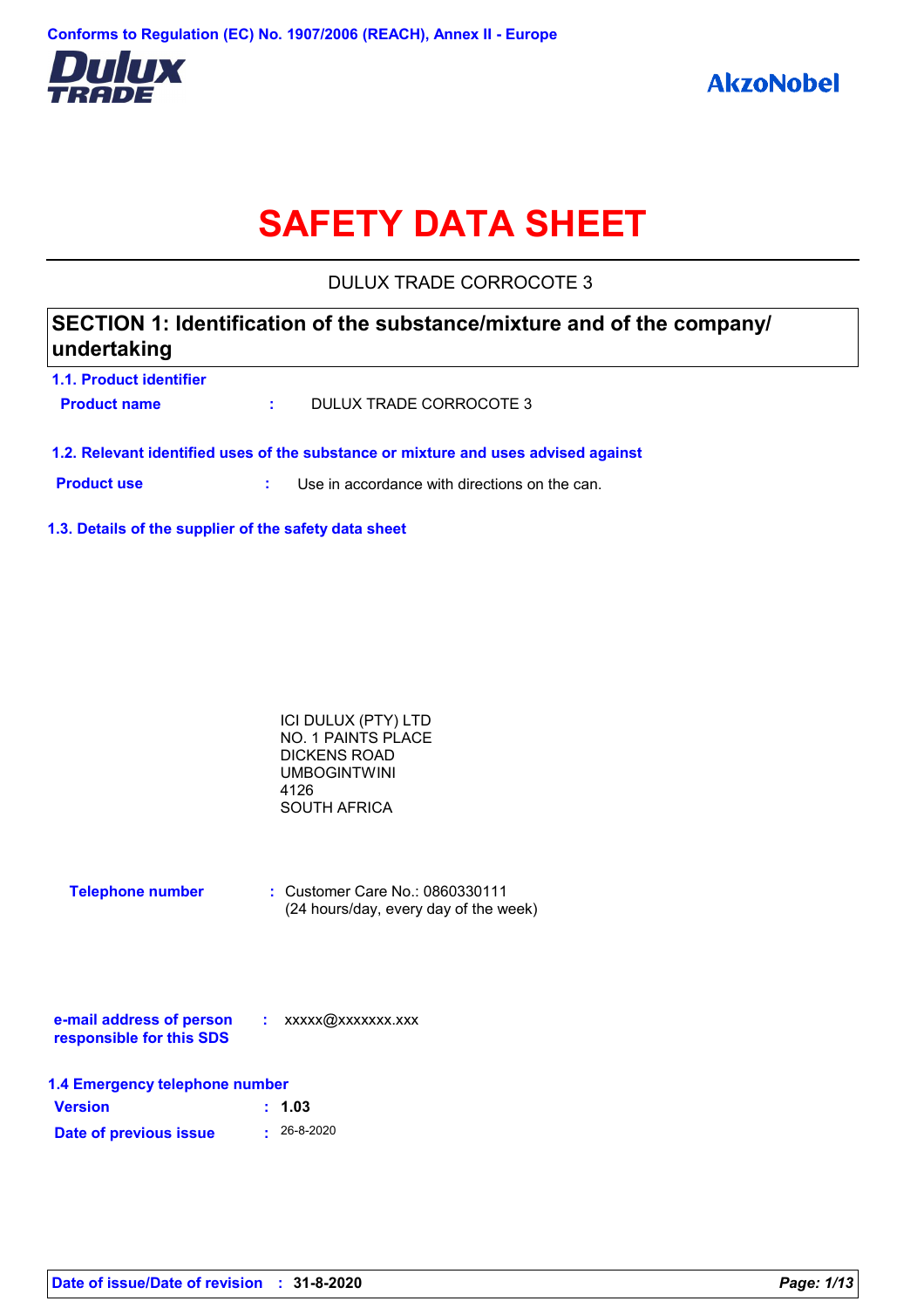### **SECTION 2: Hazards identification**

| 2.1 Classification of the substance or mixture |                                                                            |  |
|------------------------------------------------|----------------------------------------------------------------------------|--|
| <b>Product definition</b>                      | : Mixture                                                                  |  |
|                                                | <b>Classification according to Regulation (EC) No. 1272/2008 [CLP/GHS]</b> |  |
| Aguatic Chronic 2, H411                        |                                                                            |  |

| Ingredients of unknown<br>toxicity    | $: 0\%$ |
|---------------------------------------|---------|
| Ingredients of unknown<br>ecotoxicity | $: 0\%$ |

See Section 16 for the full text of the H statements declared above.

See Section 11 for more detailed information on health effects and symptoms.

#### **2.2 Label elements**

**Hazard pictograms :**



| <b>Signal word</b>                                                                                                                                              | : No signal word.                                                                                                            |  |
|-----------------------------------------------------------------------------------------------------------------------------------------------------------------|------------------------------------------------------------------------------------------------------------------------------|--|
| <b>Hazard statements</b>                                                                                                                                        | : H411 - Toxic to aquatic life with long lasting effects.                                                                    |  |
| <b>Precautionary statements</b>                                                                                                                                 |                                                                                                                              |  |
| <b>General</b>                                                                                                                                                  | : P102 - Keep out of reach of children.<br>P101 - If medical advice is needed, have product container or label at hand.      |  |
| <b>Prevention</b>                                                                                                                                               | : P262 - Do not get in eyes, on skin, or on clothing.                                                                        |  |
| <b>Response</b>                                                                                                                                                 | : P312 - Call a POISON CENTER or doctor if you feel unwell.                                                                  |  |
| <b>Storage</b>                                                                                                                                                  | : Not applicable.                                                                                                            |  |
| <b>Disposal</b>                                                                                                                                                 | : P501 - Dispose of contents and container in accordance with all local, regional,<br>national or international regulations. |  |
| <b>Supplemental label</b><br>elements                                                                                                                           | : Contains C(M)IT/MIT(3:1). May produce an allergic reaction.                                                                |  |
| <b>Annex XVII - Restrictions</b><br>on the manufacture,<br>placing on the market and<br>use of certain dangerous<br>substances, mixtures and<br><b>articles</b> | : Not applicable.                                                                                                            |  |
| <b>Special packaging requirements</b>                                                                                                                           |                                                                                                                              |  |
| <b>Containers to be fitted</b><br>with child-resistant<br>fastenings                                                                                            | : Not applicable.                                                                                                            |  |
| <b>Tactile warning of danger : Not applicable.</b>                                                                                                              |                                                                                                                              |  |
| 2.3 Other hazards                                                                                                                                               |                                                                                                                              |  |
| Other hazards which do<br>not result in classification                                                                                                          | : None known.                                                                                                                |  |
|                                                                                                                                                                 | <b>SECTION 3: Composition/information on ingredients</b>                                                                     |  |

**3.2 Mixtures :** Mixture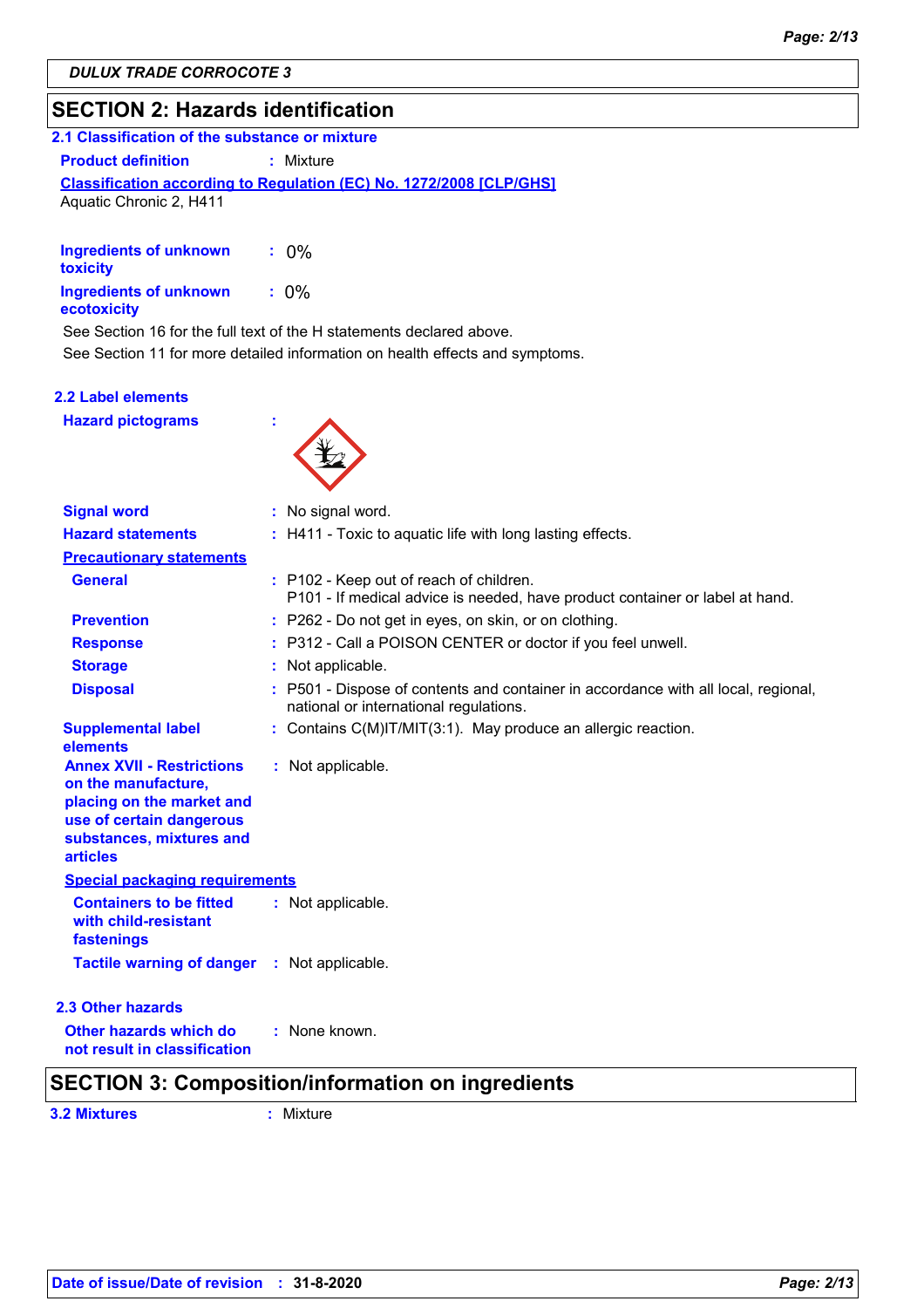### **SECTION 3: Composition/information on ingredients**

| <b>Product/ingredient name</b> | <b>Identifiers</b>                                                                         | $\frac{9}{6}$ | <b>Regulation (EC) No.</b><br>1272/2008 [CLP]                                                                                                                                                                                                                                    | <b>Type</b> |
|--------------------------------|--------------------------------------------------------------------------------------------|---------------|----------------------------------------------------------------------------------------------------------------------------------------------------------------------------------------------------------------------------------------------------------------------------------|-------------|
| trizinc bis(orthophosphate)    | REACH #:<br>01-2119485044-40<br>EC: 231-944-3<br>CAS: 7779-90-0<br>Index:<br>l030-011-00-6 | $≤10$         | Aquatic Acute 1, H400 (M=1)<br>Aquatic Chronic 1, H410 (M=1)                                                                                                                                                                                                                     | $[1]$       |
| 2-butoxyethanol                | REACH #:<br>01-2119475108-36<br>EC: 203-905-0<br>CAS: 111-76-2<br>Index:<br>603-014-00-0   | l≤3           | Acute Tox. 4, H302<br>Acute Tox. 4, H312<br>Acute Tox. 4, H332<br>Skin Irrit. 2, H315<br>Eye Irrit. 2, H319                                                                                                                                                                      | [1] [2]     |
| Zinc oxide                     | REACH #:<br>01-2119463881-32<br>EC: 215-222-5<br>CAS: 1314-13-2<br>Index:<br>030-013-00-7  | ≤0,3          | Aquatic Acute 1, H400 (M=1)<br>Aquatic Chronic 1, H410 (M=1)                                                                                                                                                                                                                     | $[1]$       |
| $C(M)$ IT/MIT $(3:1)$          | REACH #:<br>01-2120764691-48<br>CAS: 55965-84-9<br>Index:<br>613-167-00-5                  | < 0,0015      | Acute Tox. 3, H301<br>Acute Tox. 3, H311<br>Acute Tox. 3, H331<br>Skin Corr. 1B, H314<br>Eye Dam. 1, H318<br>Skin Sens. 1, H317<br>Aquatic Acute 1, H400 (M=1)<br>Aquatic Chronic 1, H410 (M=1)<br>See Section 16 for<br>the full text of the H<br>statements declared<br>above. | $[1]$       |

There are no additional ingredients present which, within the current knowledge of the supplier and in the concentrations applicable, are classified as hazardous to health or the environment, are PBTs, vPvBs or Substances of equivalent concern, or have been assigned a workplace exposure limit and hence require reporting in this section.

**Type** 

[1] Substance classified with a health or environmental hazard

[2] Substance with a workplace exposure limit

[3] Substance meets the criteria for PBT according to Regulation (EC) No. 1907/2006, Annex XIII

[4] Substance meets the criteria for vPvB according to Regulation (EC) No. 1907/2006, Annex XIII

[5] Substance of equivalent concern

Occupational exposure limits, if available, are listed in Section 8.

### **SECTION 4: First aid measures**

| <b>4.1 Description of first aid measures</b> |                                                                                                                                                                                                             |
|----------------------------------------------|-------------------------------------------------------------------------------------------------------------------------------------------------------------------------------------------------------------|
| <b>General</b>                               | : In all cases of doubt, or when symptoms persist, seek medical attention. Never give<br>anything by mouth to an unconscious person. If unconscious, place in recovery<br>position and seek medical advice. |
| <b>Eye contact</b>                           | : Remove contact lenses, irrigate copiously with clean, fresh water, holding the<br>eyelids apart for at least 10 minutes and seek immediate medical advice.                                                |
| <b>Inhalation</b>                            | : Remove to fresh air. Keep person warm and at rest. If not breathing, if breathing is<br>irregular or if respiratory arrest occurs, provide artificial respiration or oxygen by<br>trained personnel.      |
| <b>Skin contact</b>                          | : Remove contaminated clothing and shoes. Wash skin thoroughly with soap and<br>water or use recognised skin cleanser. Do NOT use solvents or thinners.                                                     |
| <b>Ingestion</b>                             | : If swallowed, seek medical advice immediately and show the container or label.<br>Keep person warm and at rest. Do NOT induce vomiting.                                                                   |
| <b>Protection of first-aiders</b>            | : No action shall be taken involving any personal risk or without suitable training. It<br>may be dangerous to the person providing aid to give mouth-to-mouth resuscitation.                               |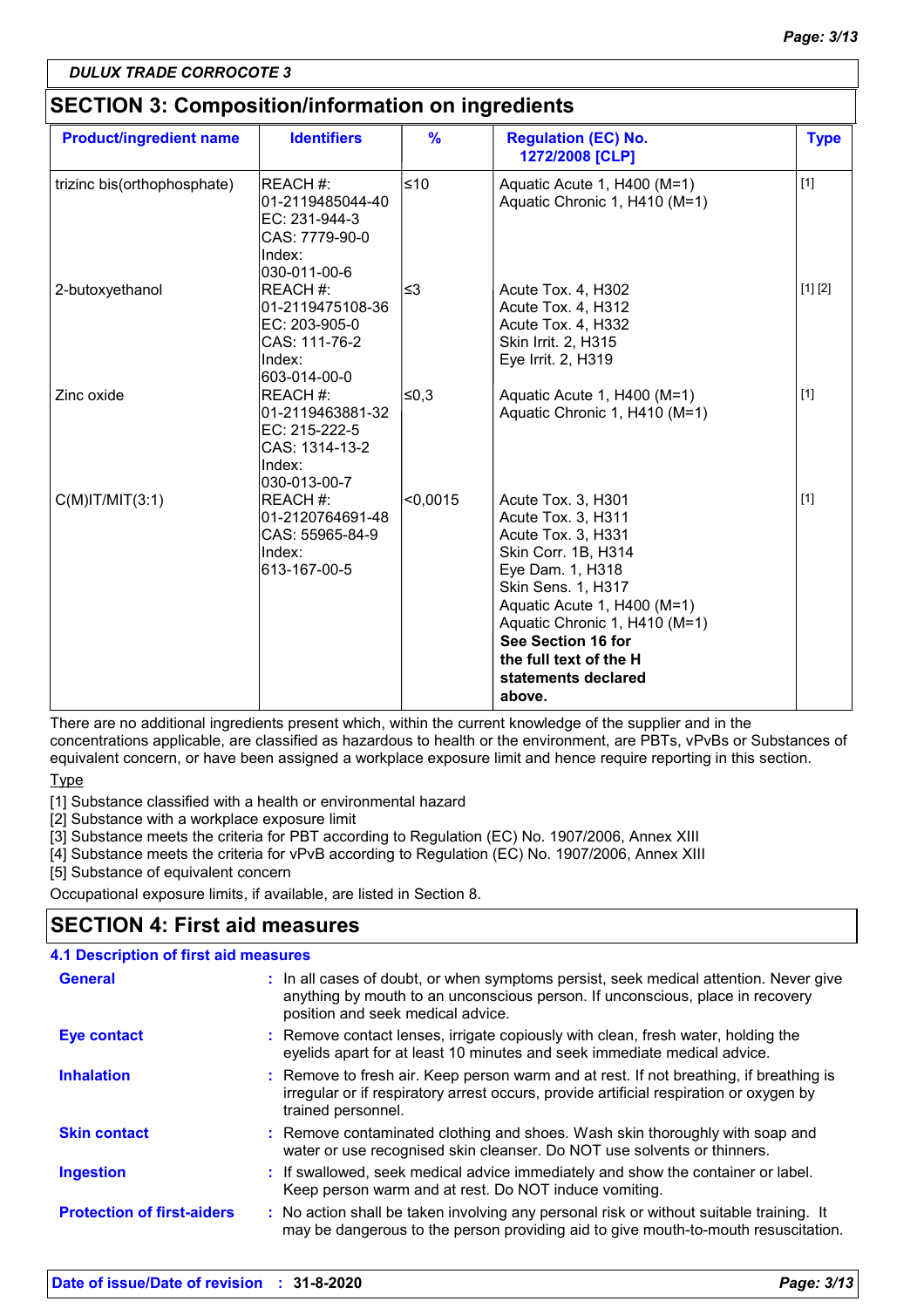### **SECTION 4: First aid measures**

**4.2 Most important symptoms and effects, both acute and delayed**

There are no data available on the mixture itself. The mixture has been assessed following the conventional method of the CLP Regulation (EC) No 1272/2008 and is classified for toxicological properties accordingly. See Sections 2 and 3 for details.

Exposure to component solvent vapour concentrations in excess of the stated occupational exposure limit may result in adverse health effects such as mucous membrane and respiratory system irritation and adverse effects on the kidneys, liver and central nervous system. Symptoms and signs include headache, dizziness, fatigue, muscular weakness, drowsiness and, in extreme cases, loss of consciousness.

Solvents may cause some of the above effects by absorption through the skin. Repeated or prolonged contact with the mixture may cause removal of natural fat from the skin, resulting in non-allergic contact dermatitis and absorption through the skin.

If splashed in the eyes, the liquid may cause irritation and reversible damage. Ingestion may cause nausea, diarrhea and vomiting.

This takes into account, where known, delayed and immediate effects and also chronic effects of components from short-term and long-term exposure by oral, inhalation and dermal routes of exposure and eye contact.

Contains C(M)IT/MIT(3:1). May produce an allergic reaction.

### **4.3 Indication of any immediate medical attention and special treatment needed**

| <b>Notes to physician</b>  | : Treat symptomatically. Contact poison treatment specialist immediately if large<br>quantities have been ingested or inhaled. |
|----------------------------|--------------------------------------------------------------------------------------------------------------------------------|
| <b>Specific treatments</b> | : No specific treatment.                                                                                                       |

See toxicological information (Section 11)

| <b>SECTION 5: Firefighting measures</b>                           |                                                                                                                              |
|-------------------------------------------------------------------|------------------------------------------------------------------------------------------------------------------------------|
| 5.1 Extinguishing media<br><b>Suitable extinguishing</b><br>media | : Recommended: alcohol-resistant foam, $CO2$ , powders, water spray.                                                         |
| <b>Unsuitable extinguishing</b><br>media                          | : Do not use water jet.                                                                                                      |
|                                                                   | 5.2 Special hazards arising from the substance or mixture                                                                    |
| <b>Hazards from the</b><br>substance or mixture                   | : Fire will produce dense black smoke. Exposure to decomposition products may<br>cause a health hazard.                      |
| <b>Hazardous combustion</b><br>products                           | : Decomposition products may include the following materials: carbon monoxide,<br>carbon dioxide, smoke, oxides of nitrogen. |
| <b>5.3 Advice for firefighters</b>                                |                                                                                                                              |
| <b>Special protective actions</b><br>for fire-fighters            | : Cool closed containers exposed to fire with water. Do not release runoff from fire to<br>drains or watercourses.           |
| <b>Special protective</b><br>equipment for fire-fighters          | : Appropriate breathing apparatus may be required.                                                                           |

### **SECTION 6: Accidental release measures**

|                                                | 6.1 Personal precautions, protective equipment and emergency procedures                                                                                                                                               |            |
|------------------------------------------------|-----------------------------------------------------------------------------------------------------------------------------------------------------------------------------------------------------------------------|------------|
| For non-emergency<br>personnel                 | : Exclude sources of ignition and ventilate the area. Avoid breathing vapour or mist.<br>Refer to protective measures listed in sections 7 and 8.                                                                     |            |
| For emergency responders                       | If specialised clothing is required to deal with the spillage, take note of any<br>И.<br>information in Section 8 on suitable and unsuitable materials. See also the<br>information in "For non-emergency personnel". |            |
| <b>6.2 Environmental</b><br><b>precautions</b> | : Do not allow to enter drains or watercourses. If the product contaminates lakes,<br>rivers, or sewers, inform the appropriate authorities in accordance with local<br>regulations.                                  |            |
| Date of issue/Date of revision : 31-8-2020     |                                                                                                                                                                                                                       | Page: 4/13 |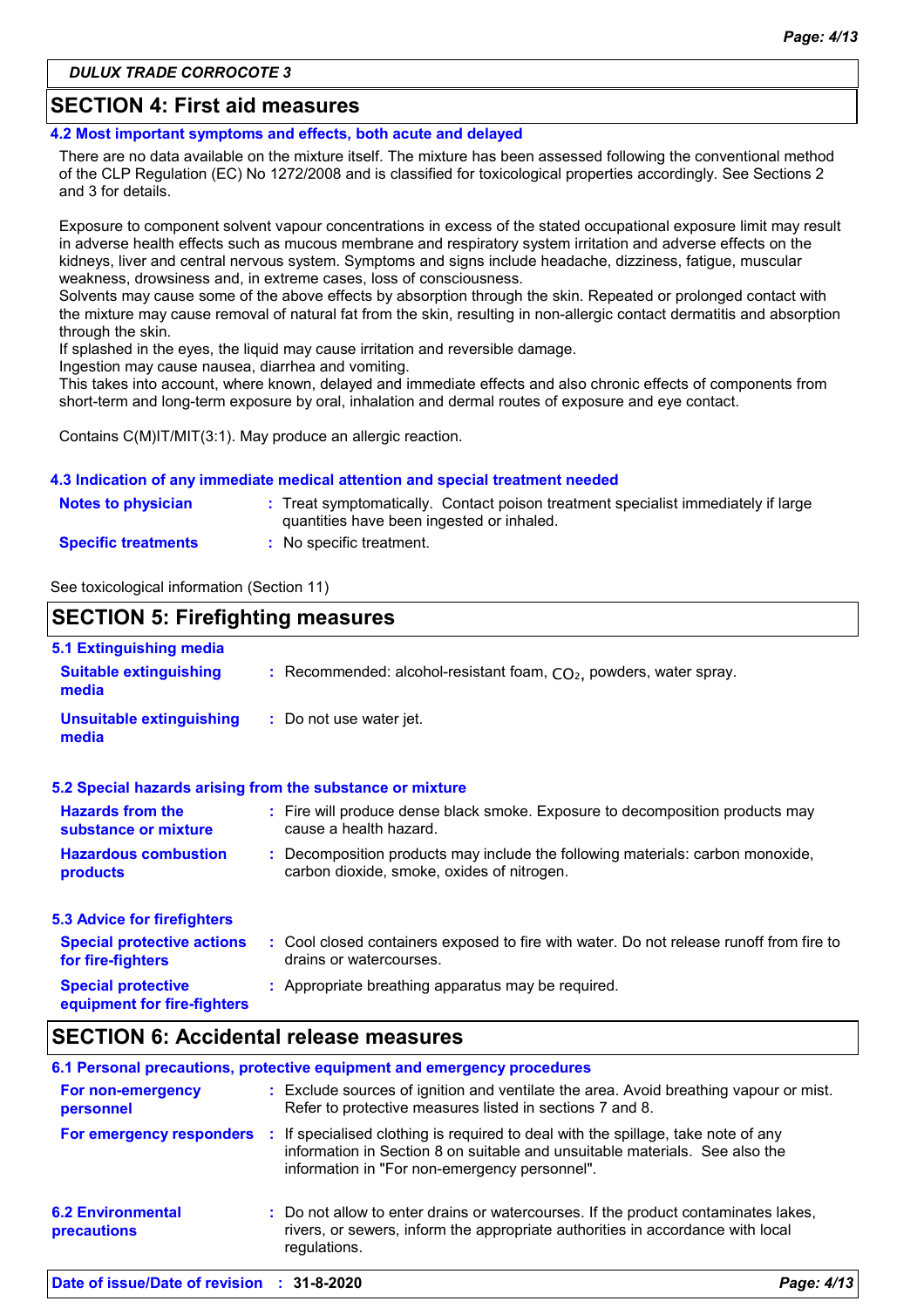### **SECTION 6: Accidental release measures**

| 6.3 Methods and material<br>for containment and<br>cleaning up | : Contain and collect spillage with non-combustible, absorbent material e.g. sand,<br>earth, vermiculite or diatomaceous earth and place in container for disposal<br>according to local regulations (see Section 13). Preferably clean with a detergent.<br>Avoid using solvents. |
|----------------------------------------------------------------|------------------------------------------------------------------------------------------------------------------------------------------------------------------------------------------------------------------------------------------------------------------------------------|
| 6.4 Reference to other<br><b>sections</b>                      | : See Section 1 for emergency contact information.<br>See Section 8 for information on appropriate personal protective equipment.<br>See Section 13 for additional waste treatment information.                                                                                    |

### **SECTION 7: Handling and storage**

The information in this section contains generic advice and guidance. The list of Identified Uses in Section 1 should be consulted for any available use-specific information provided in the Exposure Scenario(s).

| <b>7.1 Precautions for safe</b><br>handling | : Prevent the creation of flammable or explosive concentrations of vapours in air and<br>avoid vapour concentrations higher than the occupational exposure limits.<br>In addition, the product should only be used in areas from which all naked lights and<br>other sources of ignition have been excluded. Electrical equipment should be<br>protected to the appropriate standard.<br>Mixture may charge electrostatically: always use earthing leads when transferring<br>from one container to another.<br>Operators should wear antistatic footwear and clothing and floors should be of the<br>conducting type.<br>Keep away from heat, sparks and flame. No sparking tools should be used.<br>Avoid contact with skin and eyes. Avoid the inhalation of dust, particulates, spray or<br>mist arising from the application of this mixture. Avoid inhalation of dust from<br>sanding.<br>Eating, drinking and smoking should be prohibited in areas where this material is<br>handled, stored and processed.<br>Put on appropriate personal protective equipment (see Section 8).<br>Never use pressure to empty. Container is not a pressure vessel.<br>Always keep in containers made from the same material as the original one.<br>Comply with the health and safety at work laws.<br>Do not allow to enter drains or watercourses.<br>Information on fire and explosion protection<br>Vapours are heavier than air and may spread along floors. Vapours may form<br>explosive mixtures with air. |
|---------------------------------------------|--------------------------------------------------------------------------------------------------------------------------------------------------------------------------------------------------------------------------------------------------------------------------------------------------------------------------------------------------------------------------------------------------------------------------------------------------------------------------------------------------------------------------------------------------------------------------------------------------------------------------------------------------------------------------------------------------------------------------------------------------------------------------------------------------------------------------------------------------------------------------------------------------------------------------------------------------------------------------------------------------------------------------------------------------------------------------------------------------------------------------------------------------------------------------------------------------------------------------------------------------------------------------------------------------------------------------------------------------------------------------------------------------------------------------------------------------------------------------------------------------------------|
|---------------------------------------------|--------------------------------------------------------------------------------------------------------------------------------------------------------------------------------------------------------------------------------------------------------------------------------------------------------------------------------------------------------------------------------------------------------------------------------------------------------------------------------------------------------------------------------------------------------------------------------------------------------------------------------------------------------------------------------------------------------------------------------------------------------------------------------------------------------------------------------------------------------------------------------------------------------------------------------------------------------------------------------------------------------------------------------------------------------------------------------------------------------------------------------------------------------------------------------------------------------------------------------------------------------------------------------------------------------------------------------------------------------------------------------------------------------------------------------------------------------------------------------------------------------------|

#### **7.2 Conditions for safe storage, including any incompatibilities**

Store in accordance with local regulations.

#### **Notes on joint storage**

Keep away from: oxidising agents, strong alkalis, strong acids.

#### **Additional information on storage conditions**

Observe label precautions. Store in a dry, cool and well-ventilated area. Keep away from heat and direct sunlight. Keep away from sources of ignition. No smoking. Prevent unauthorised access. Containers that have been opened must be carefully resealed and kept upright to prevent leakage.

#### **7.3 Specific end use(s)**

| <b>Recommendations</b>     | : Not available. |
|----------------------------|------------------|
| Industrial sector specific | : Not available. |
| <b>solutions</b>           |                  |

### **SECTION 8: Exposure controls/personal protection**

The information in this section contains generic advice and guidance. Information is provided based on typical anticipated uses of the product. Additional measures might be required for bulk handling or other uses that could significantly increase worker exposure or environmental releases.

#### **8.1 Control parameters**

**Occupational exposure limits**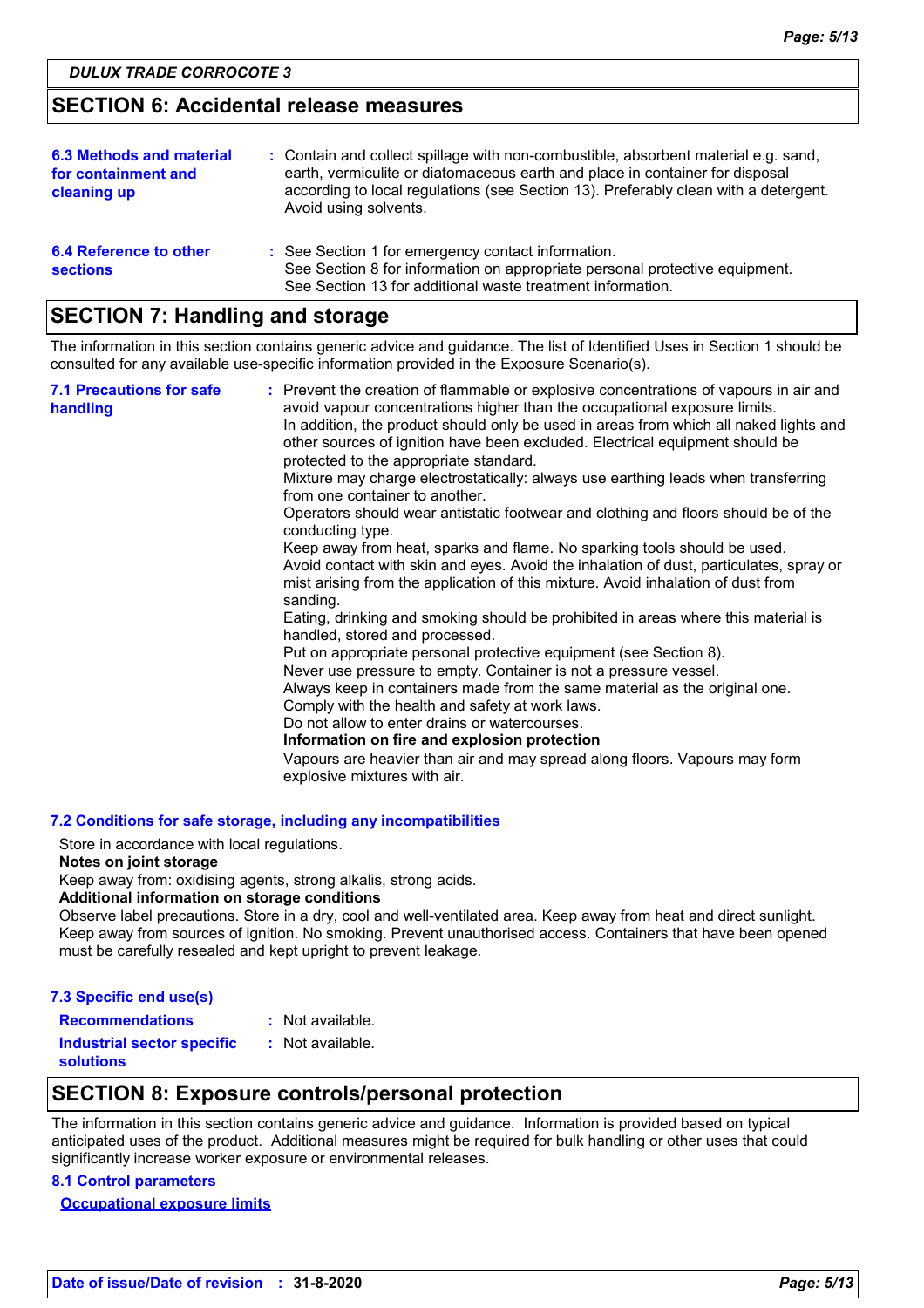## **SECTION 8: Exposure controls/personal protection**

| <b>Product/ingredient name</b>                    |                              | <b>Exposure limit values</b>                                                                                                                                                                                                                                                                                                                                                                                                                                                                                                                                                                                                                                                                                                                                                                                                                                                                                                                                                                                          |  |  |
|---------------------------------------------------|------------------------------|-----------------------------------------------------------------------------------------------------------------------------------------------------------------------------------------------------------------------------------------------------------------------------------------------------------------------------------------------------------------------------------------------------------------------------------------------------------------------------------------------------------------------------------------------------------------------------------------------------------------------------------------------------------------------------------------------------------------------------------------------------------------------------------------------------------------------------------------------------------------------------------------------------------------------------------------------------------------------------------------------------------------------|--|--|
| 2-butoxyethanol                                   |                              | EU OEL (Europe, 12/2009). Absorbed through skin. Notes: list<br>of indicative occupational exposure limit values                                                                                                                                                                                                                                                                                                                                                                                                                                                                                                                                                                                                                                                                                                                                                                                                                                                                                                      |  |  |
|                                                   |                              | TWA: 20 ppm 8 hours.                                                                                                                                                                                                                                                                                                                                                                                                                                                                                                                                                                                                                                                                                                                                                                                                                                                                                                                                                                                                  |  |  |
|                                                   |                              | TWA: 98 mg/m <sup>3</sup> 8 hours.<br>STEL: 50 ppm 15 minutes.                                                                                                                                                                                                                                                                                                                                                                                                                                                                                                                                                                                                                                                                                                                                                                                                                                                                                                                                                        |  |  |
|                                                   |                              | STEL: 246 mg/m <sup>3</sup> 15 minutes.                                                                                                                                                                                                                                                                                                                                                                                                                                                                                                                                                                                                                                                                                                                                                                                                                                                                                                                                                                               |  |  |
| <b>Recommended monitoring</b><br>procedures       | required.                    | : If this product contains ingredients with exposure limits, personal, workplace<br>atmosphere or biological monitoring may be required to determine the effectiveness<br>of the ventilation or other control measures and/or the necessity to use respiratory<br>protective equipment. Reference should be made to monitoring standards, such as<br>the following: European Standard EN 689 (Workplace atmospheres - Guidance for<br>the assessment of exposure by inhalation to chemical agents for comparison with<br>limit values and measurement strategy) European Standard EN 14042 (Workplace<br>atmospheres - Guide for the application and use of procedures for the assessment<br>of exposure to chemical and biological agents) European Standard EN 482<br>(Workplace atmospheres - General requirements for the performance of procedures<br>for the measurement of chemical agents) Reference to national guidance<br>documents for methods for the determination of hazardous substances will also be |  |  |
| <b>DNELS/DMELS</b><br>No DNELs/DMELs available.   |                              |                                                                                                                                                                                                                                                                                                                                                                                                                                                                                                                                                                                                                                                                                                                                                                                                                                                                                                                                                                                                                       |  |  |
| <b>PNECs</b>                                      |                              |                                                                                                                                                                                                                                                                                                                                                                                                                                                                                                                                                                                                                                                                                                                                                                                                                                                                                                                                                                                                                       |  |  |
| No PNECs available                                |                              |                                                                                                                                                                                                                                                                                                                                                                                                                                                                                                                                                                                                                                                                                                                                                                                                                                                                                                                                                                                                                       |  |  |
| <b>8.2 Exposure controls</b>                      |                              |                                                                                                                                                                                                                                                                                                                                                                                                                                                                                                                                                                                                                                                                                                                                                                                                                                                                                                                                                                                                                       |  |  |
| <b>Appropriate engineering</b><br><b>controls</b> |                              | : Provide adequate ventilation. Where reasonably practicable, this should be<br>achieved by the use of local exhaust ventilation and good general extraction. If<br>these are not sufficient to maintain concentrations of particulates and solvent<br>vapours below the OEL, suitable respiratory protection must be worn.                                                                                                                                                                                                                                                                                                                                                                                                                                                                                                                                                                                                                                                                                           |  |  |
| <b>Individual protection measures</b>             |                              |                                                                                                                                                                                                                                                                                                                                                                                                                                                                                                                                                                                                                                                                                                                                                                                                                                                                                                                                                                                                                       |  |  |
| <b>Hygiene measures</b>                           |                              | : Wash hands, forearms and face thoroughly after handling chemical products, before<br>eating, smoking and using the lavatory and at the end of the working period.<br>Appropriate techniques should be used to remove potentially contaminated clothing.<br>Wash contaminated clothing before reusing. Ensure that eyewash stations and<br>safety showers are close to the workstation location.                                                                                                                                                                                                                                                                                                                                                                                                                                                                                                                                                                                                                     |  |  |
| <b>Eye/face protection</b>                        |                              | : Use safety eyewear designed to protect against splash of liquids.                                                                                                                                                                                                                                                                                                                                                                                                                                                                                                                                                                                                                                                                                                                                                                                                                                                                                                                                                   |  |  |
| <b>Skin protection</b>                            |                              |                                                                                                                                                                                                                                                                                                                                                                                                                                                                                                                                                                                                                                                                                                                                                                                                                                                                                                                                                                                                                       |  |  |
| <b>Hand protection</b>                            |                              |                                                                                                                                                                                                                                                                                                                                                                                                                                                                                                                                                                                                                                                                                                                                                                                                                                                                                                                                                                                                                       |  |  |
| <b>Gloves</b>                                     | material.                    | : When prolonged or frequently repeated contact may occur, a glove with a protection<br>class of 6 (breakthrough time >480 minutes according to EN374) is recommended.<br>Recommended gloves: Viton $\otimes$ or Nitrile, thickness $\geq 0.38$ mm.<br>When only brief contact is expected, a glove with protection class of 2 or higher<br>(breakthrough time > 30 minutes according to EN374) is recommended.<br>Recommended gloves: Nitrile, thickness ≥ 0.12 mm.<br>Gloves should be replaced regularly and if there is any sign of damage to the glove                                                                                                                                                                                                                                                                                                                                                                                                                                                           |  |  |
|                                                   | damage and poor maintenance. | The performance or effectiveness of the glove may be reduced by physical/chemical                                                                                                                                                                                                                                                                                                                                                                                                                                                                                                                                                                                                                                                                                                                                                                                                                                                                                                                                     |  |  |
| <b>Body protection</b>                            |                              | : Personnel should wear antistatic clothing made of natural fibres or of high-<br>temperature-resistant synthetic fibres.                                                                                                                                                                                                                                                                                                                                                                                                                                                                                                                                                                                                                                                                                                                                                                                                                                                                                             |  |  |
| <b>Other skin protection</b>                      |                              | : Appropriate footwear and any additional skin protection measures should be<br>selected based on the task being performed and the risks involved and should be<br>approved by a specialist before handling this product.                                                                                                                                                                                                                                                                                                                                                                                                                                                                                                                                                                                                                                                                                                                                                                                             |  |  |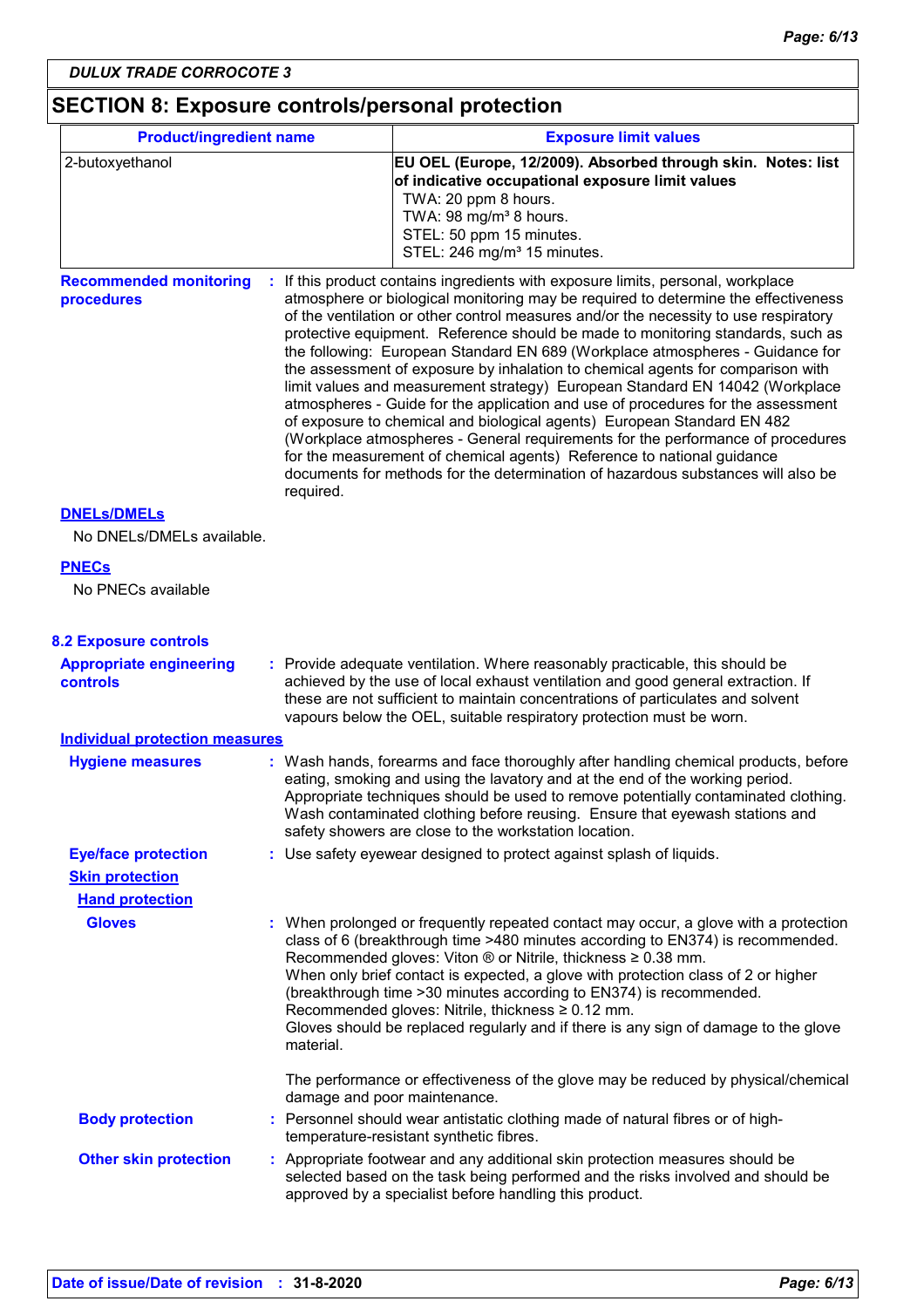|                                           | <b>SECTION 8: Exposure controls/personal protection</b>                                                                                                                                                                                                                                                                                                                                                                                                                                                                                                                                                                                                                                 |
|-------------------------------------------|-----------------------------------------------------------------------------------------------------------------------------------------------------------------------------------------------------------------------------------------------------------------------------------------------------------------------------------------------------------------------------------------------------------------------------------------------------------------------------------------------------------------------------------------------------------------------------------------------------------------------------------------------------------------------------------------|
| <b>Respiratory protection</b>             | : If workers are exposed to concentrations above the exposure limit, they must use<br>appropriate, certified respirators.                                                                                                                                                                                                                                                                                                                                                                                                                                                                                                                                                               |
|                                           | OLD LEAD-BASED PAINTS:                                                                                                                                                                                                                                                                                                                                                                                                                                                                                                                                                                                                                                                                  |
|                                           | When surfaces are to be prepared for painting, account should be taken of the age<br>of the property and the possibility that lead-pigmented paint might be present. There<br>is a possibility that ingestion or inhalation of scrapings or dust arising from the<br>preparation work could cause health effects. As a working rule you should assume<br>that this will be the case if the age of the property is pre 1960.                                                                                                                                                                                                                                                             |
|                                           | Where possible wet sanding or chemical stripping methods should be used with<br>surfaces of this type to avoid the creation of dust. When dry sanding cannot be<br>avoided, and effective local exhaust ventilation is not available, it is recommended<br>that a dust respirator is worn, that is approved for use with lead dusts, and its type<br>selected on the basis of the COSHH assessment, taking into account the<br>Workplace Exposure Limit for lead in air. Furthermore, steps should be taken to<br>ensure containment of the dusts created, and that all practicable measures are<br>taken to clean up thoroughly all deposits of dusts in and around the affected area. |
|                                           | Respiratory protection in case of dust or spray mist formation. (particle filter EN143<br>type P2) Respiratory protection in case of vapour formation. (half mask with<br>combination filter A2-P2 til concentrations of 0,5 Vol%.)                                                                                                                                                                                                                                                                                                                                                                                                                                                     |
|                                           | The current Control of Lead at Work Regulations approved code of practice should<br>be consulted for advice on protective clothing and personal hygiene precautions.<br>Care should also be taken to exclude visitors, members of the household and<br>especially children from the affected area, during the actual work and the<br>subsequent clean up operations. All scrapings, dust, etc. should be disposed of by<br>the professional painting contractor as Hazardous Waste.                                                                                                                                                                                                     |
|                                           | Extra precautions will also need to be taken when burning off old lead-based paints<br>because fumes containing lead will be produced. It is recommended that a<br>respirator, approved for use with particulate fumes of lead is selected on the basis<br>of the COSHH assessment, taking into account the Workplace Exposure Limit for<br>lead in air. Similar precautions to those given above about sanding should be taken<br>with reference to protective clothing, disposal of scrapings and dusts, and exclusion<br>of other personnel and especially children from the building during actual work and<br>the subsequent clean up operations.                                  |
|                                           | Avoid the inhalation of dust. Wear suitable face mask if dry sanding. Special<br>precautions should be taken during surface preparation of pre-1960s paint surfaces<br>over wood and metal as they may contain harmful lead.                                                                                                                                                                                                                                                                                                                                                                                                                                                            |
| <b>Environmental exposure</b><br>controls | : Do not allow to enter drains or watercourses.                                                                                                                                                                                                                                                                                                                                                                                                                                                                                                                                                                                                                                         |

## **SECTION 9: Physical and chemical properties**

| 9.1. Information on basic physical and chemical properties |  |  |  |  |  |
|------------------------------------------------------------|--|--|--|--|--|
|                                                            |  |  |  |  |  |
| : Liguid.                                                  |  |  |  |  |  |
| : Various: See label.                                      |  |  |  |  |  |
| : Not available.                                           |  |  |  |  |  |
| : Not available.                                           |  |  |  |  |  |
| $:$ Not available.                                         |  |  |  |  |  |
| $:$ Not available.                                         |  |  |  |  |  |
| $: 100^{\circ}$ C<br>Initial boiling point and boiling     |  |  |  |  |  |
| : Closed cup: 67°C                                         |  |  |  |  |  |
| $:$ Not available.                                         |  |  |  |  |  |
|                                                            |  |  |  |  |  |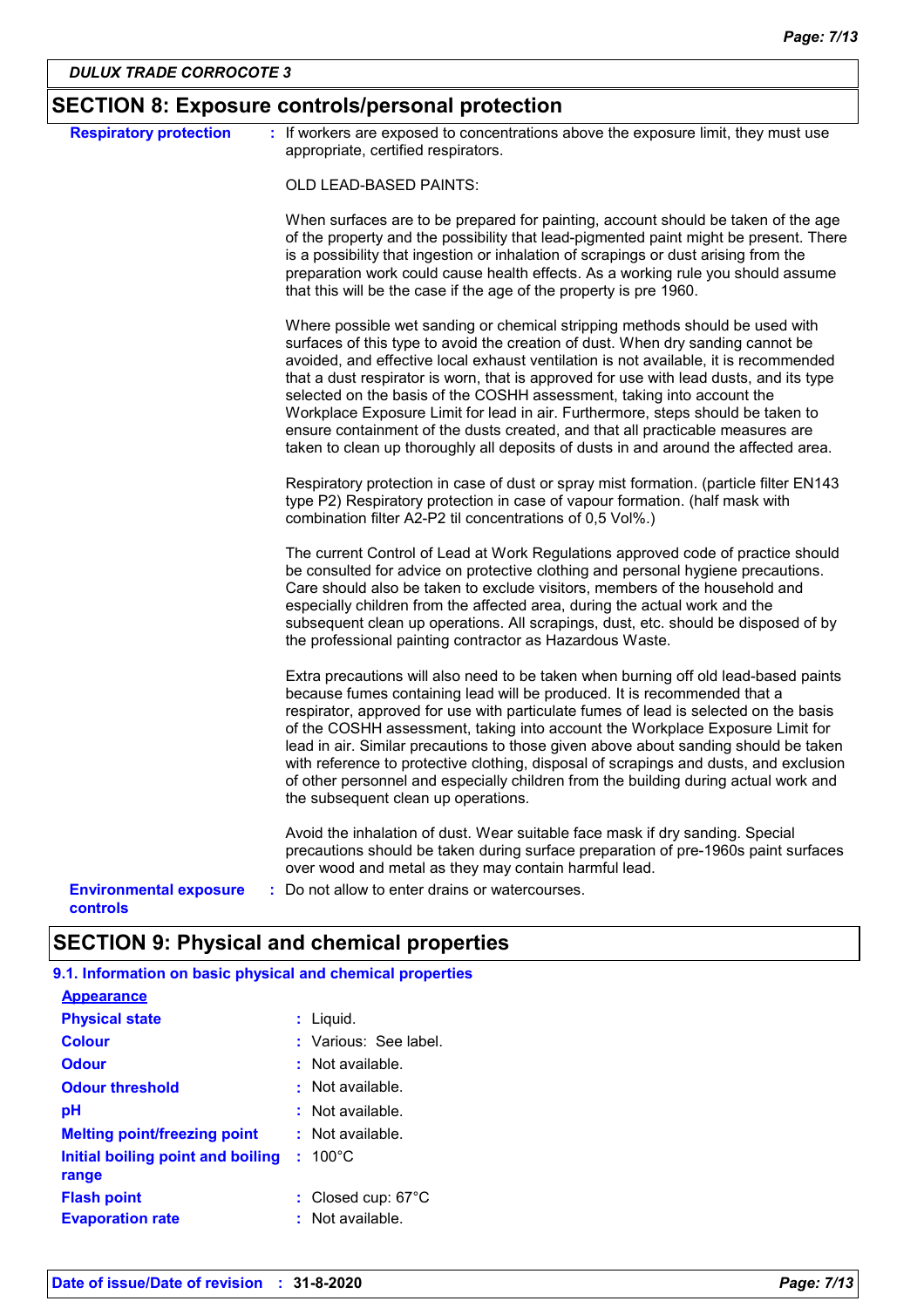### **SECTION 9: Physical and chemical properties**

| <b>Upper/lower flammability or</b><br>explosive limits | : Not available.                                           |
|--------------------------------------------------------|------------------------------------------------------------|
| <b>Vapour pressure</b>                                 | $:$ Not available.                                         |
| <b>Vapour density</b>                                  | $:$ Not available.                                         |
| <b>Relative density</b>                                | : 1,348                                                    |
| <b>Solubility(ies)</b>                                 | Insoluble in the following materials: cold water.          |
| <b>Partition coefficient: n-octanol/</b><br>water      | $:$ Not available.                                         |
| <b>Auto-ignition temperature</b>                       | $:$ Not available.                                         |
| <b>Decomposition temperature</b>                       | : Not available.                                           |
| <b>Viscosity</b>                                       | : Kinematic (room temperature): $16 \text{ cm}^2/\text{s}$ |
| <b>Explosive properties</b>                            | : Not available.                                           |
| <b>Oxidising properties</b>                            | : Not available.                                           |
| 9.2. Other information                                 |                                                            |
| <b>Solubility in water</b>                             | Not available.                                             |

### **SECTION 10: Stability and reactivity**

| <b>10.6 Hazardous</b><br>decomposition products   | : Decomposition products may include the following materials: carbon monoxide,<br>carbon dioxide, smoke, oxides of nitrogen.        |
|---------------------------------------------------|-------------------------------------------------------------------------------------------------------------------------------------|
| 10.5 Incompatible materials                       | : Keep away from the following materials to prevent strong exothermic reactions:<br>oxidising agents, strong alkalis, strong acids. |
| <b>10.4 Conditions to avoid</b>                   | : When exposed to high temperatures may produce hazardous decomposition<br>products.                                                |
| <b>10.3 Possibility of</b><br>hazardous reactions |                                                                                                                                     |
| <b>10.2 Chemical stability</b>                    | : Stable under recommended storage and handling conditions (see Section 7).                                                         |
| <b>10.1 Reactivity</b>                            |                                                                                                                                     |

### **SECTION 11: Toxicological information**

#### **11.1 Information on toxicological effects**

There are no data available on the mixture itself. The mixture has been assessed following the conventional method of the CLP Regulation (EC) No 1272/2008 and is classified for toxicological properties accordingly. See Sections 2 and 3 for details.

Exposure to component solvent vapour concentrations in excess of the stated occupational exposure limit may result in adverse health effects such as mucous membrane and respiratory system irritation and adverse effects on the kidneys, liver and central nervous system. Symptoms and signs include headache, dizziness, fatigue, muscular weakness, drowsiness and, in extreme cases, loss of consciousness.

Solvents may cause some of the above effects by absorption through the skin. Repeated or prolonged contact with the mixture may cause removal of natural fat from the skin, resulting in non-allergic contact dermatitis and absorption through the skin.

If splashed in the eyes, the liquid may cause irritation and reversible damage.

Ingestion may cause nausea, diarrhea and vomiting.

This takes into account, where known, delayed and immediate effects and also chronic effects of components from short-term and long-term exposure by oral, inhalation and dermal routes of exposure and eye contact.

Contains C(M)IT/MIT(3:1). May produce an allergic reaction.

**Acute toxicity**

**Conclusion/Summary :** Not available. **Acute toxicity estimates**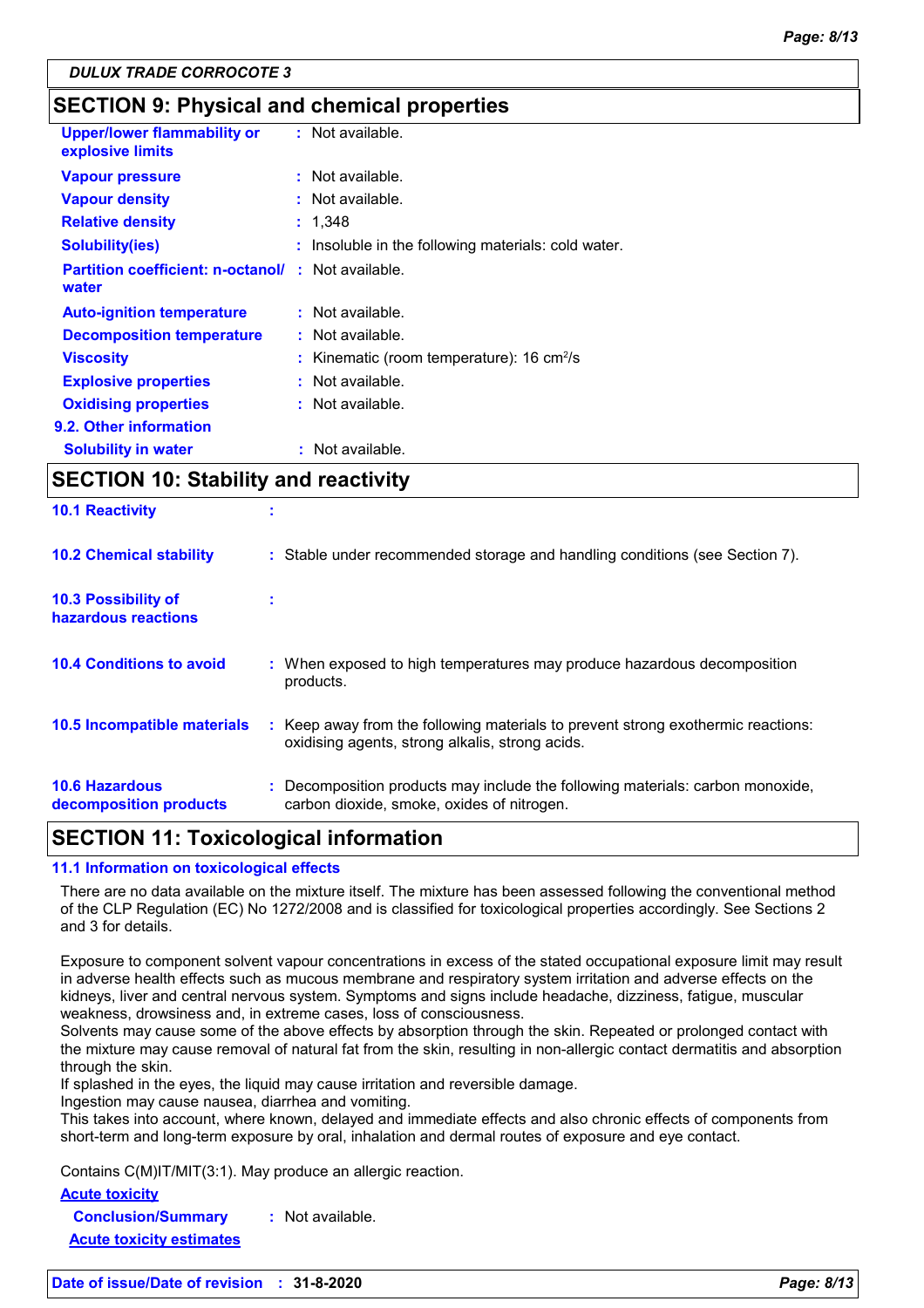### **SECTION 11: Toxicological information**

| <b>Route</b>         | <b>ATE value</b> |
|----------------------|------------------|
| Oral                 | 25750 mg/kg      |
| Dermal               | 56649,9 mg/kg    |
| Inhalation (vapours) | 566,5 mg/l       |

#### **Irritation/Corrosion**

| <b>Product/ingredient name</b>                            | <b>Result</b>        | <b>Species</b> | <b>Score</b>             | <b>Exposure</b> | <b>Observation</b> |
|-----------------------------------------------------------|----------------------|----------------|--------------------------|-----------------|--------------------|
| Zinc oxide                                                | Eyes - Mild irritant | Rabbit         | $\overline{\phantom{a}}$ |                 |                    |
|                                                           | Skin - Mild irritant | Rabbit         | $\overline{\phantom{a}}$ |                 |                    |
| <b>Conclusion/Summary</b>                                 | : Not available.     |                |                          |                 |                    |
| <b>Sensitisation</b>                                      |                      |                |                          |                 |                    |
| <b>Conclusion/Summary</b>                                 | : Not available.     |                |                          |                 |                    |
| <b>Mutagenicity</b>                                       |                      |                |                          |                 |                    |
| <b>Conclusion/Summary</b>                                 | : Not available.     |                |                          |                 |                    |
| <b>Carcinogenicity</b>                                    |                      |                |                          |                 |                    |
| <b>Conclusion/Summary</b>                                 | : Not available.     |                |                          |                 |                    |
| <b>Reproductive toxicity</b>                              |                      |                |                          |                 |                    |
| <b>Conclusion/Summary</b>                                 | : Not available.     |                |                          |                 |                    |
| <b>Teratogenicity</b>                                     |                      |                |                          |                 |                    |
| <b>Conclusion/Summary</b>                                 | : Not available.     |                |                          |                 |                    |
| <b>Specific target organ toxicity (single exposure)</b>   |                      |                |                          |                 |                    |
| Not available.                                            |                      |                |                          |                 |                    |
| <b>Specific target organ toxicity (repeated exposure)</b> |                      |                |                          |                 |                    |
| Not available.                                            |                      |                |                          |                 |                    |
|                                                           |                      |                |                          |                 |                    |
| <b>Aspiration hazard</b>                                  |                      |                |                          |                 |                    |
| Not available.                                            |                      |                |                          |                 |                    |

**Other information :**

: Not available.

### **SECTION 12: Ecological information**

#### **12.1 Toxicity**

There are no data available on the mixture itself. Do not allow to enter drains or watercourses.

The mixture has been assessed following the summation method of the CLP Regulation (EC) No 1272/2008 and is classified for eco-toxicological properties accordingly. See Sections 2 and 3 for details.

| <b>Product/ingredient name</b> | <b>Result</b>                     | <b>Species</b>                       | <b>Exposure</b> |
|--------------------------------|-----------------------------------|--------------------------------------|-----------------|
| trizinc bis(orthophosphate)    | Acute LC50 1,92 mg/l              | Fish - Oncorhynchus kisutch          | 96 hours        |
|                                | Acute LC50 0,77 mg/l              | Fish - Pimephales promelas           | 96 hours        |
|                                | Acute LC50 0,33 mg/l              | Fish - Thymallus articus             | 96 hours        |
| 2-butoxyethanol                | Acute EC50 >1000 mg/l Fresh water | Daphnia - Daphnia magna              | 48 hours        |
| Zinc oxide                     | Acute EC50 0,11 mg/l              | Daphnia - Ceriodaphnia dubia         | 48 hours        |
|                                | Acute EC50 24,6 mg/l              | Daphnia - Daphnia magna              | 48 hours        |
|                                | Acute EC50 0,14 mg/l              | Daphnia - Daphnia pulex              | 48 hours        |
|                                | Acute IC50 0,17 mg/l              | Algae - Selenastrum<br>capricornutum | 72 hours        |
|                                | Acute LC50 9,71 mg/l              | Fish - Cyprinus carpio               | 96 hours        |
|                                | Acute LC50 1,1 mg/l               | Fish - Oncorhynchus Mykiss           | 96 hours        |
|                                | Acute LC50 1,02 mg/l              | Fish - Oncorhynchus kisutch          | 96 hours        |
|                                | Acute LC50 0,41 mg/l              | Fish - Pimephales promelas           | 96 hours        |
|                                | Acute LC50 0,17 mg/l              | Fish - Thymallus articus             | 96 hours        |

**Conclusion/Summary :** Not available.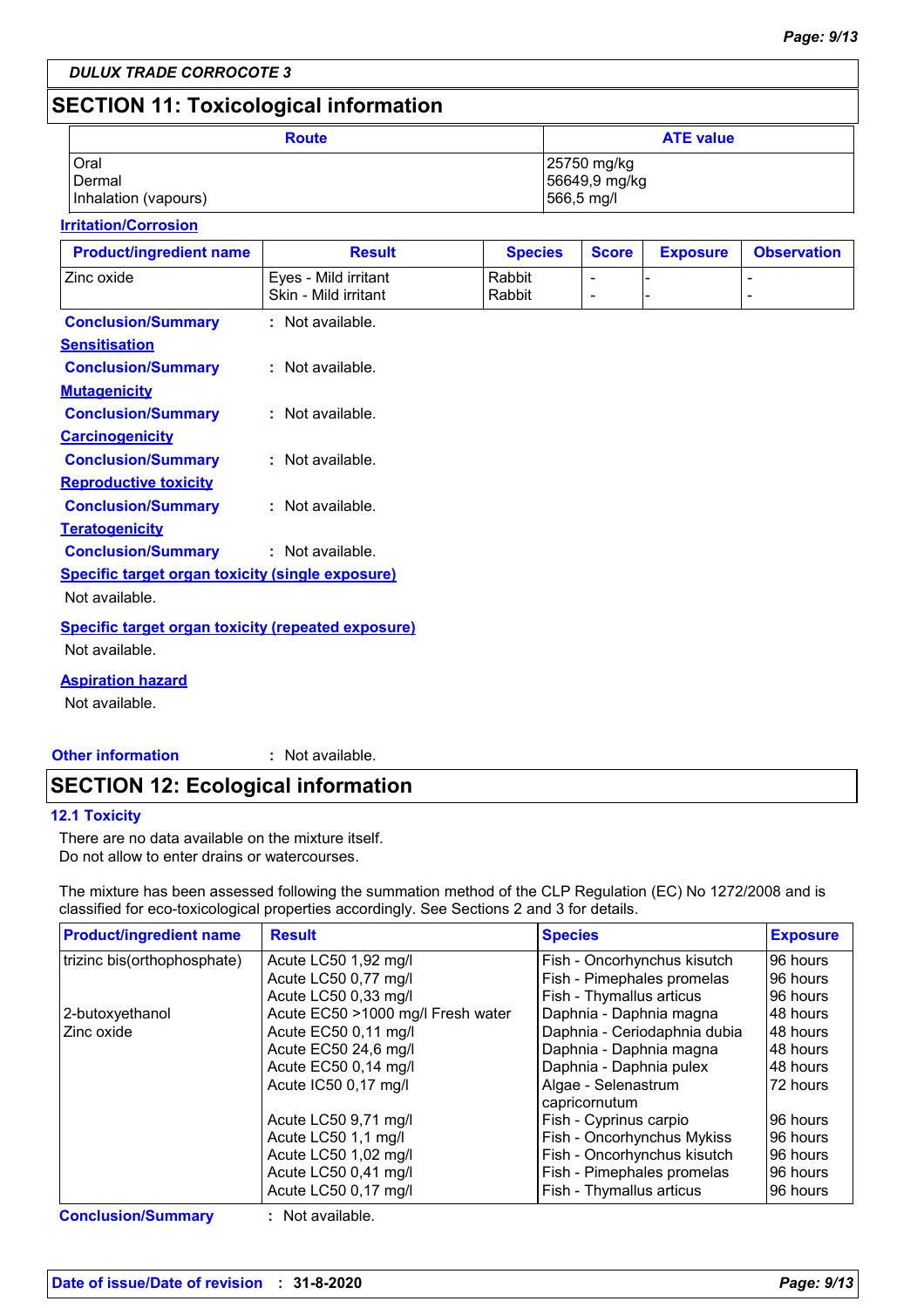### **SECTION 12: Ecological information**

### **12.2 Persistence and degradability**

**Conclusion/Summary :** Not available.

#### **12.3 Bioaccumulative potential**

| <b>Product/ingredient name</b> | $\mathsf{LogP}_\mathsf{ow}$ | <b>BCF</b> | <b>Potential</b> |
|--------------------------------|-----------------------------|------------|------------------|
| 2-butoxyethanol                | 0.81                        |            | low              |

| 12.4 Mobility in soil                                   |                  |
|---------------------------------------------------------|------------------|
| <b>Soil/water partition</b><br><b>coefficient (Koc)</b> | : Not available. |
| <b>Mobility</b>                                         | : Not available. |
| 12.5 Results of PBT and vPvB assessment                 |                  |
|                                                         |                  |

| <b>PBT</b>  | : Not applicable. |
|-------------|-------------------|
| <b>vPvB</b> | : Not applicable. |

**12.6 Other adverse effects** : No known significant effects or critical hazards.

### **SECTION 13: Disposal considerations**

The information in this section contains generic advice and guidance. The list of Identified Uses in Section 1 should be consulted for any available use-specific information provided in the Exposure Scenario(s).

#### **13.1 Waste treatment methods**

| <b>Product</b>                 |                                                                                                                                                                                                                                                                                                                                                                                                                                                                                                                                                    |  |
|--------------------------------|----------------------------------------------------------------------------------------------------------------------------------------------------------------------------------------------------------------------------------------------------------------------------------------------------------------------------------------------------------------------------------------------------------------------------------------------------------------------------------------------------------------------------------------------------|--|
| <b>Methods of disposal</b>     | The generation of waste should be avoided or minimised wherever possible.<br>Disposal of this product, solutions and any by-products should at all times comply<br>with the requirements of environmental protection and waste disposal legislation<br>and any regional local authority requirements. Dispose of surplus and non-<br>recyclable products via a licensed waste disposal contractor. Waste should not be<br>disposed of untreated to the sewer unless fully compliant with the requirements of<br>all authorities with jurisdiction. |  |
| <b>Hazardous waste</b>         | : The classification of the product may meet the criteria for a hazardous waste.                                                                                                                                                                                                                                                                                                                                                                                                                                                                   |  |
| <b>Disposal considerations</b> | Do not allow to enter drains or watercourses.<br>Dispose of according to all federal, state and local applicable regulations.<br>If this product is mixed with other wastes, the original waste product code may no<br>longer apply and the appropriate code should be assigned.<br>For further information, contact your local waste authority.                                                                                                                                                                                                   |  |
| <b>Packaging</b>               |                                                                                                                                                                                                                                                                                                                                                                                                                                                                                                                                                    |  |
| <b>Methods of disposal</b>     | : The generation of waste should be avoided or minimised wherever possible. Waste<br>packaging should be recycled. Incineration or landfill should only be considered<br>when recycling is not feasible.                                                                                                                                                                                                                                                                                                                                           |  |
| <b>Disposal considerations</b> | Using information provided in this safety data sheet, advice should be obtained from<br>the relevant waste authority on the classification of empty containers.<br>Empty containers must be scrapped or reconditioned.<br>Dispose of containers contaminated by the product in accordance with local or<br>national legal provisions.                                                                                                                                                                                                              |  |
| <b>Type of packaging</b>       | European waste catalogue (EWC)                                                                                                                                                                                                                                                                                                                                                                                                                                                                                                                     |  |
| <b>CEPE Paint Guidelines</b>   | 15 01 10*<br>packaging containing residues of or contaminated by<br>hazardous substances                                                                                                                                                                                                                                                                                                                                                                                                                                                           |  |
| <b>Special precautions</b>     | This material and its container must be disposed of in a safe way. Care should be<br>taken when handling emptied containers that have not been cleaned or rinsed out.<br>Empty containers or liners may retain some product residues. Avoid dispersal of<br>spilt material and runoff and contact with soil, waterways, drains and sewers.                                                                                                                                                                                                         |  |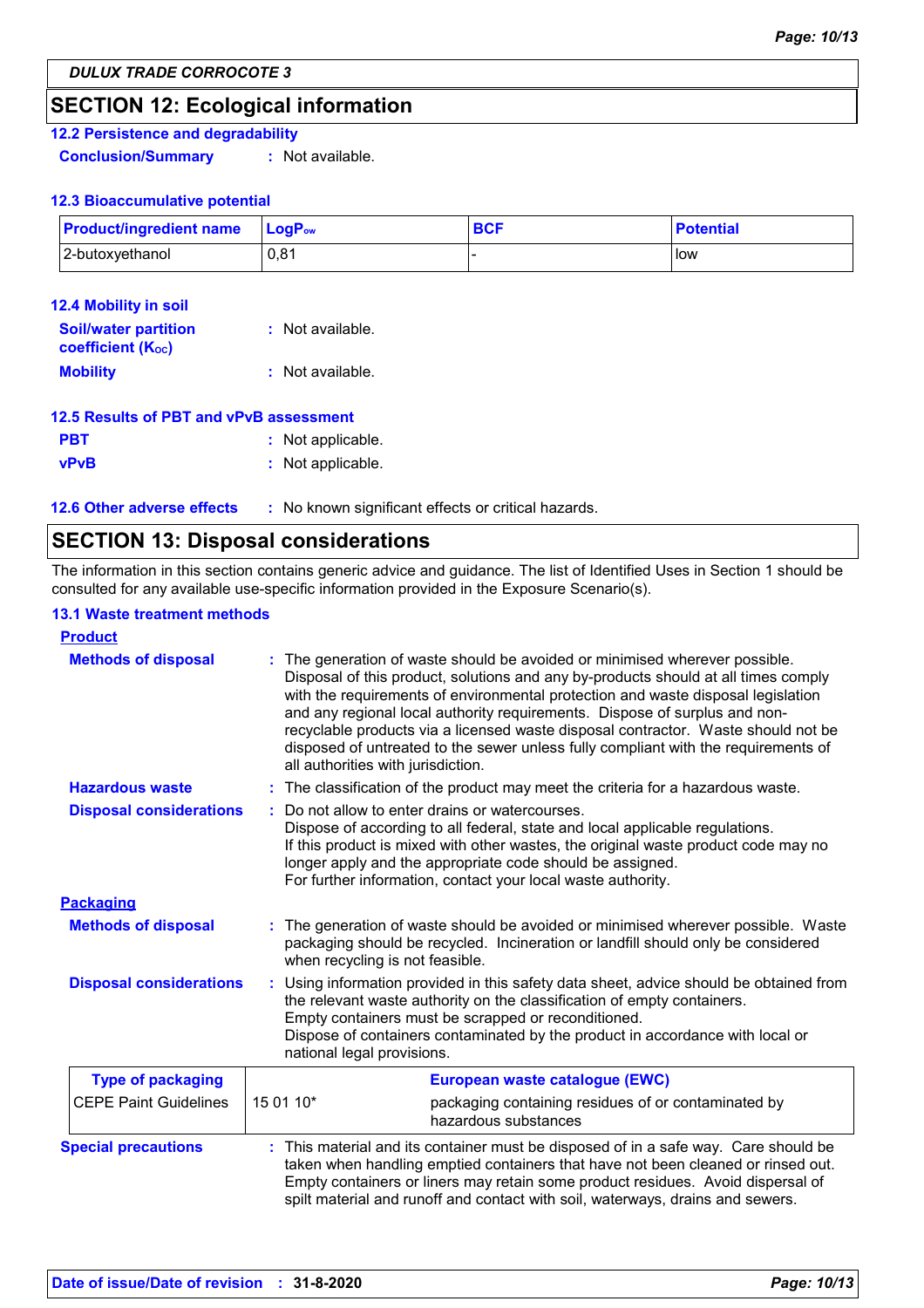### **SECTION 14: Transport information**

|                                                                                             | <b>ADR</b>                                                                                                                                                                                                             | <b>IMDG</b>                                                                                                                                                                                                |  |
|---------------------------------------------------------------------------------------------|------------------------------------------------------------------------------------------------------------------------------------------------------------------------------------------------------------------------|------------------------------------------------------------------------------------------------------------------------------------------------------------------------------------------------------------|--|
| 14.1 UN number                                                                              | <b>UN3082</b>                                                                                                                                                                                                          | <b>UN3082</b>                                                                                                                                                                                              |  |
| 14.2 UN proper<br>shipping name                                                             | ENVIRONMENTALLY HAZARDOUS<br>SUBSTANCE, LIQUID, N.O.S. (trizinc bis<br>(orthophosphate))                                                                                                                               | ENVIRONMENTALLY HAZARDOUS<br>SUBSTANCE, LIQUID, N.O.S. (trizinc bis<br>(orthophosphate)). Marine pollutant (trizinc bis<br>(orthophosphate))                                                               |  |
| <b>14.3 Transport</b>                                                                       |                                                                                                                                                                                                                        |                                                                                                                                                                                                            |  |
| hazard class(es)<br><b>Class</b>                                                            | 9                                                                                                                                                                                                                      | 9                                                                                                                                                                                                          |  |
| <b>Subsidiary class</b>                                                                     |                                                                                                                                                                                                                        |                                                                                                                                                                                                            |  |
| <b>14.4 Packing group</b>                                                                   | $\mathbf{III}$                                                                                                                                                                                                         | III                                                                                                                                                                                                        |  |
| 14.5<br><b>Environmental</b><br>hazards                                                     |                                                                                                                                                                                                                        |                                                                                                                                                                                                            |  |
| <b>Marine pollutant</b>                                                                     | Yes.                                                                                                                                                                                                                   | Yes.                                                                                                                                                                                                       |  |
| <b>Marine pollutant</b><br><b>substances</b>                                                |                                                                                                                                                                                                                        | trizinc bis(orthophosphate)                                                                                                                                                                                |  |
| <b>14.6 Special</b><br>precautions for<br><b>user</b>                                       | Transport within user's premises: always<br>transport in closed containers that are upright<br>and secure. Ensure that persons transporting<br>the product know what to do in the event of an<br>accident or spillage. |                                                                                                                                                                                                            |  |
| <b>HI/Kemler number</b>                                                                     | 90                                                                                                                                                                                                                     |                                                                                                                                                                                                            |  |
| <b>Emergency</b><br>schedules (EmS)                                                         |                                                                                                                                                                                                                        | F-A, S-F                                                                                                                                                                                                   |  |
| <b>14.7 Transport in bulk</b><br>according to Annex II of<br><b>MARPOL and the IBC Code</b> | : Not applicable.                                                                                                                                                                                                      |                                                                                                                                                                                                            |  |
| <b>Additional</b><br><b>information</b>                                                     | This product is not regulated as a dangerous<br>good when transported in sizes of ≤5 L or ≤5 kg,<br>provided the packagings meet the general<br>provisions of 4.1.1.1, 4.1.1.2 and 4.1.1.4 to 4.1.<br>1.8.             | This product is not regulated as a dangerous<br>good when transported in sizes of ≤5 L or ≤5 kg,<br>provided the packagings meet the general<br>provisions of 4.1.1.1, 4.1.1.2 and 4.1.1.4 to 4.1.<br>1.8. |  |

### **SECTION 15: Regulatory information**

**15.1 Safety, health and environmental regulations/legislation specific for the substance or mixture EU Regulation (EC) No. 1907/2006 (REACH)**

#### **Annex XIV - List of substances subject to authorisation**

**Annex XIV**

**Substances of very high concern** None of the components are listed, or the component present is below its threshold.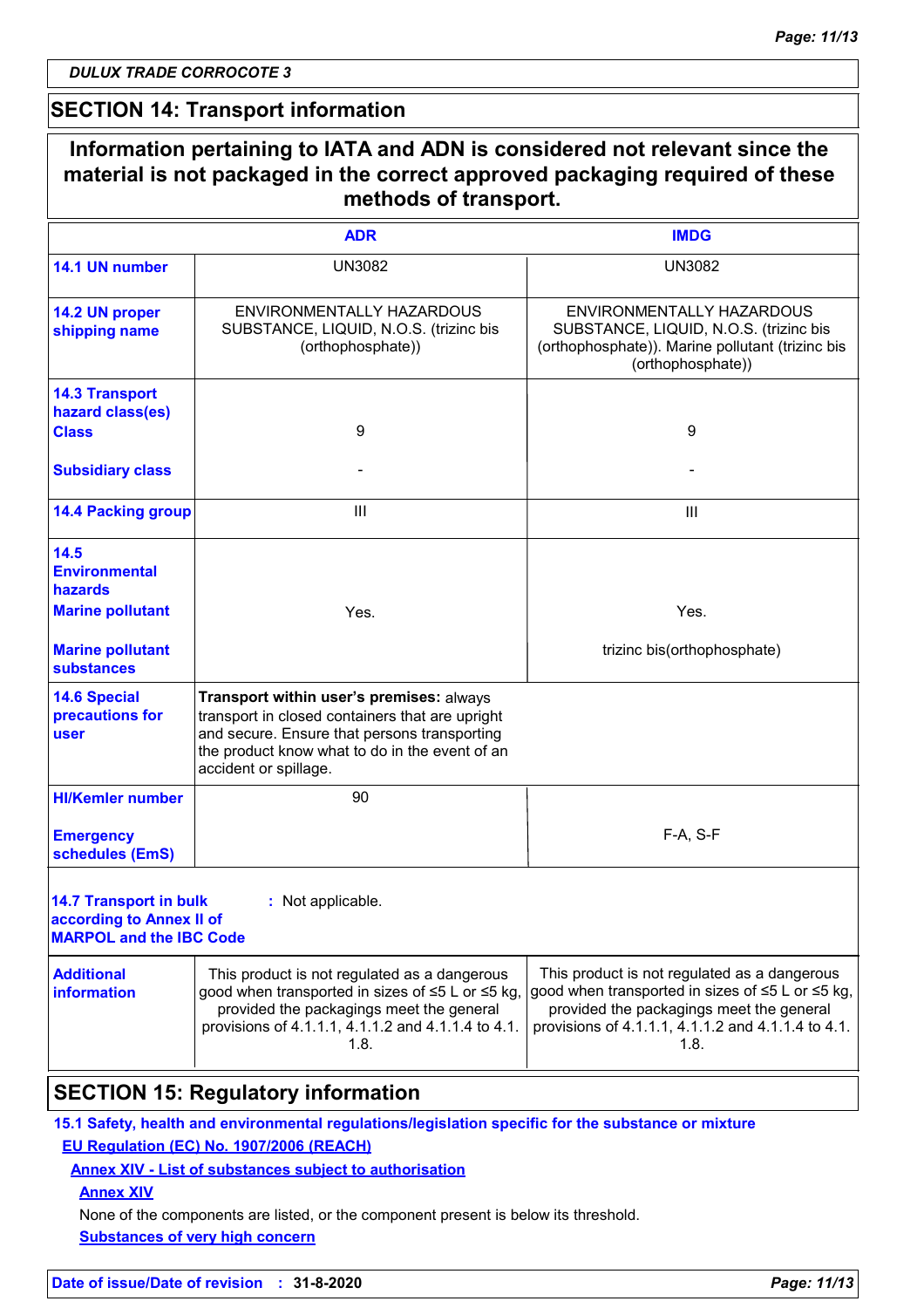### **SECTION 15: Regulatory information**

None of the components are listed, or the component present is below its threshold.

**Annex XVII - Restrictions on the manufacture, placing on the market and use of certain dangerous substances,** : Not applicable.

**mixtures and articles**

#### **Other EU regulations**

**VOC for Ready-for-Use Mixture :** Not applicable.

**Ozone depleting substances (1005/2009/EU)**

Not listed.

**Prior Informed Consent (PIC) (649/2012/EU)** Not listed.

#### **Seveso Directive**

This product may add to the calculation for determining whether a site is within the scope of the Seveso Directive on major accident hazards.

#### **International regulations**

**Chemical Weapon Convention List Schedules I, II & III Chemicals**

Not listed.

#### **Montreal Protocol (Annexes A, B, C, E)**

Not listed.

#### **Stockholm Convention on Persistent Organic Pollutants**

Not listed.

#### **Rotterdam Convention on Prior Informed Consent (PIC)**

Not listed.

#### **UNECE Aarhus Protocol on POPs and Heavy Metals**

Not listed.

### **15.2 Chemical safety**

**:** No Chemical Safety Assessment has been carried out.

**assessment**

### **SECTION 16: Other information**

| <b>CEPE code</b> |  |
|------------------|--|
|------------------|--|

 $\nabla$  Indicates information that has changed from previously issued version.

| <b>Abbreviations and acronyms : ATE = Acute Toxicity Estimate</b> |                                                                               |
|-------------------------------------------------------------------|-------------------------------------------------------------------------------|
|                                                                   | CLP = Classification, Labelling and Packaging Regulation [Regulation (EC) No. |
|                                                                   | 1272/2008]                                                                    |
|                                                                   | DMEL = Derived Minimal Effect Level                                           |
|                                                                   | DNEL = Derived No Effect Level                                                |
|                                                                   | EUH statement = CLP-specific Hazard statement                                 |
|                                                                   | PBT = Persistent, Bioaccumulative and Toxic                                   |
|                                                                   | PNEC = Predicted No Effect Concentration                                      |
|                                                                   | <b>RRN = REACH Registration Number</b>                                        |
|                                                                   | vPvB = Very Persistent and Very Bioaccumulative                               |

#### **Procedure used to derive the classification according to Regulation (EC) No. 1272/2008 [CLP/GHS]**

| <b>Classification</b>   | <b>Justification</b> |
|-------------------------|----------------------|
| Aquatic Chronic 2, H411 | Calculation method   |

**Full text of abbreviated H statements**